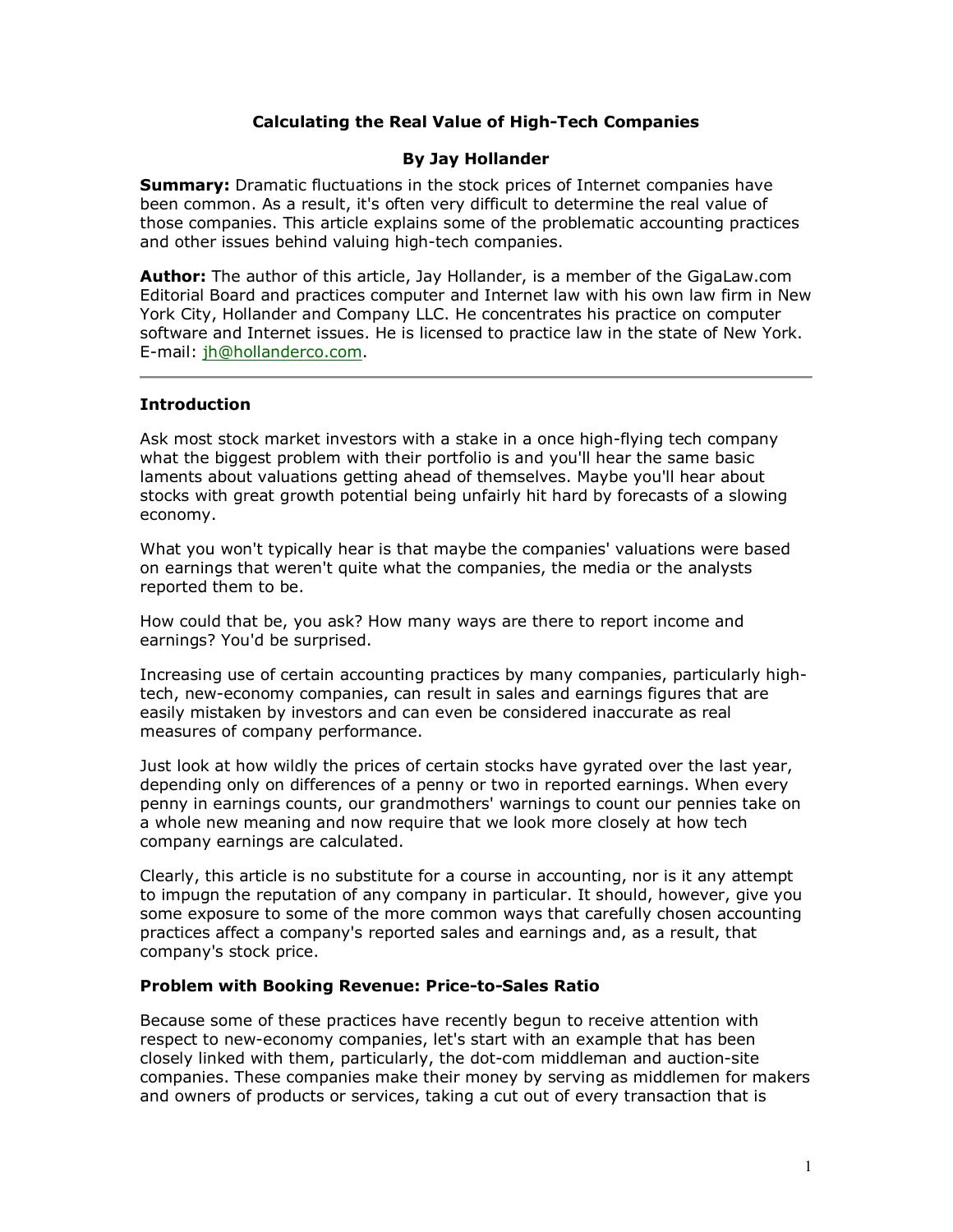processed over their site. As such, their only true income is the commission they make in the transaction.

What's more, because many of these companies have not been profitable, their stock valuation has been measured by comparing their stock price to their actual revenues or sales, resulting in a price-to-sales ratio, a ratio allowing the reasonableness of the stock price to be compared to similar companies whose stock prices were also measured as a multiple of their reported sales.

The problem is that many of these companies have been acting, for accounting purposes, as if they were the makers of the products or services, and not just as brokers or commission-based transaction facilitators.

Acting this way, they booked the costs of goods they didn't make and services they didn't perform, while booking the sales prices of the goods or services as their revenue. They have done this even though the only real sales revenue kept by them was the commission and even though their true cost of goods was minimal, if anything.

Because unprofitable companies like these didn't have earnings, merely showing a sharp rise in the dollar value of sales was enough to drive the stock price up dramatically, without investors realizing that only a fraction of these amounts actually resulted in cash to the company.

If these companies only reflected their commission revenues as their sales, the numbers would obviously be different and the price-to-sales valuation of the stock would be adversely affected.

#### **Problem with Booking Revenue: Advertising**

Many other new economy companies have relied on advertising for the majority -- or all -- of their income, mostly in exchange for the now ubiquitous banner ad. Many investors have had no idea that the dollar amounts these companies were booking as revenues were not cash revenues but, instead, barter revenues, that is, revenues that don't involve cash.

So, an online company could make a deal with an offline company to exchange online advertising for some other good or service, even offline advertising itself, essentially trading exposure in different environments. In such a trade, companies have reported the perceived value of the advertising as revenue. This lack of cash revenue has allowed the companies to report only the perceived market value of goods or services, arguably without adequate proof of the reasonableness of the number.

This trend raises important difficulties.

Because customers traditionally pay cash for advertising, attributing a hard and fast value to any particular advertising leaves a lot of wiggle room when no cash is actually paid. While advertising barter is not unique to online companies, its pervasiveness in the new economy dwarfs what existed before the dot-com explosion, increasing the impact of any reporting inaccuracies many fold.

Second, because the real cost or price of advertising varies dramatically based on volume discounts and the willingness of a company to actually pay cash in exchange for it, the potential for distortion of revenue figures also increases.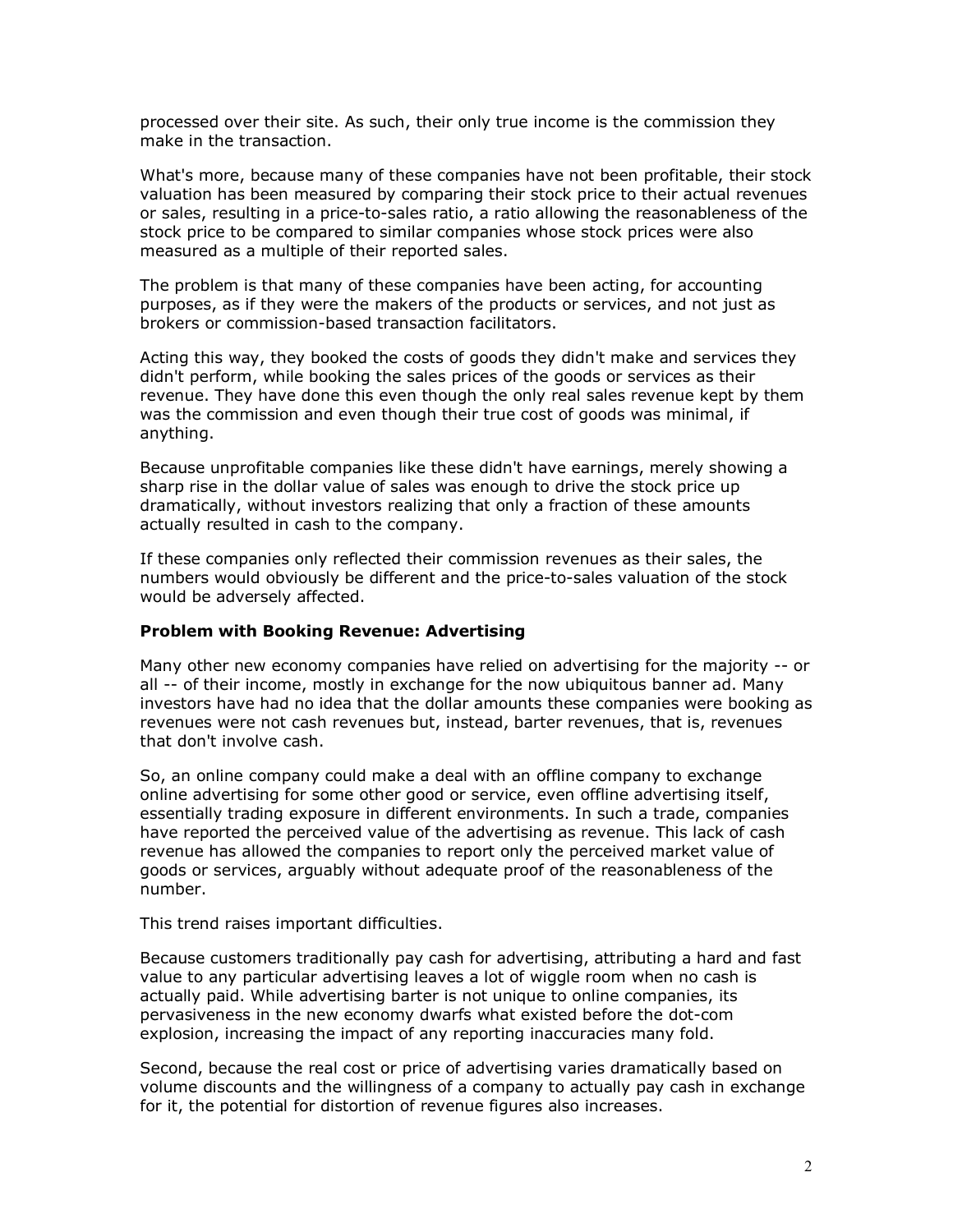Even though recently effective accounting standards have been put in place to require comparable value cash transactions to justify attributed value, these two difficulties conspire to call into question the accuracy of claimed non-cash revenues, that, nevertheless, have been used to buoy the sales numbers and, where available, the earnings number of many online companies, materially impacting their stock price.

# **Character of Income**

Lest you think that valuation-related accounting practice problems are unique to dotcom companies, let's look at some problems that affect a wider range of high-tech companies.

One such problem involves the impact of "investment" income on a company's bottom line. As the technology bull market of the late 1990s rumbled on, even successful technology companies themselves took notice of the phenomenal gains to be made by direct early-stage investment in the stock of other potential high-flyer tech companies. Over the last few years, the number and dollar amounts of investment by existing technology companies in others has mattered a great deal to the "earnings" of the companies doing the investing.

Under traditional accounting methods, investment income is supposed to be separately accounted for and is not supposed to be included in a company's core business earnings. The principle behind this is pretty straightforward, as income from selling a profitable investment doesn't say much about how a company's business is growing. Nor is it a reliable indicator of future earnings since such income can be a one-time event.

Yet, more and more, even well-established technology companies began to take the position that such investments weren't tangential investments but were strategic investments that should be counted as part of their operations or core earnings.

While there is a difference of opinion in accounting and financial circles on this issue, the conclusion makes a difference because including such one-time investment gains in operational income ratchets up earnings and estimates of future earnings for reasons not necessarily attributable to the actual health of the company's business.

### **Dilution Issues**

New economy or old economy, no company can figure out its "P/E," or price-toearnings ratio without two numbers other than the stock's current price: the company's earnings and the amount of shares outstanding. Dividing the first number by the second gives you the earnings per share number that is used to calculate the P/E, the fabled barometer of corporate stock value.

For high-tech companies in particular, though, the number of shares of stock outstanding can be skewed because of something that has been one of the main catalysts of the technology economy: stock options.

High-tech companies have largely grown on the strength of employees who traded large parts of their cash income for stock options, a vehicle where an employee is given the right to buy a certain number of shares of stock at a certain "strike" price for a certain period of time. The employee hopes that the price of the stock will rise over time and allow a profit equal to the difference between the strike price and the stock's fair market price at the time the options are cashed in or "exercised."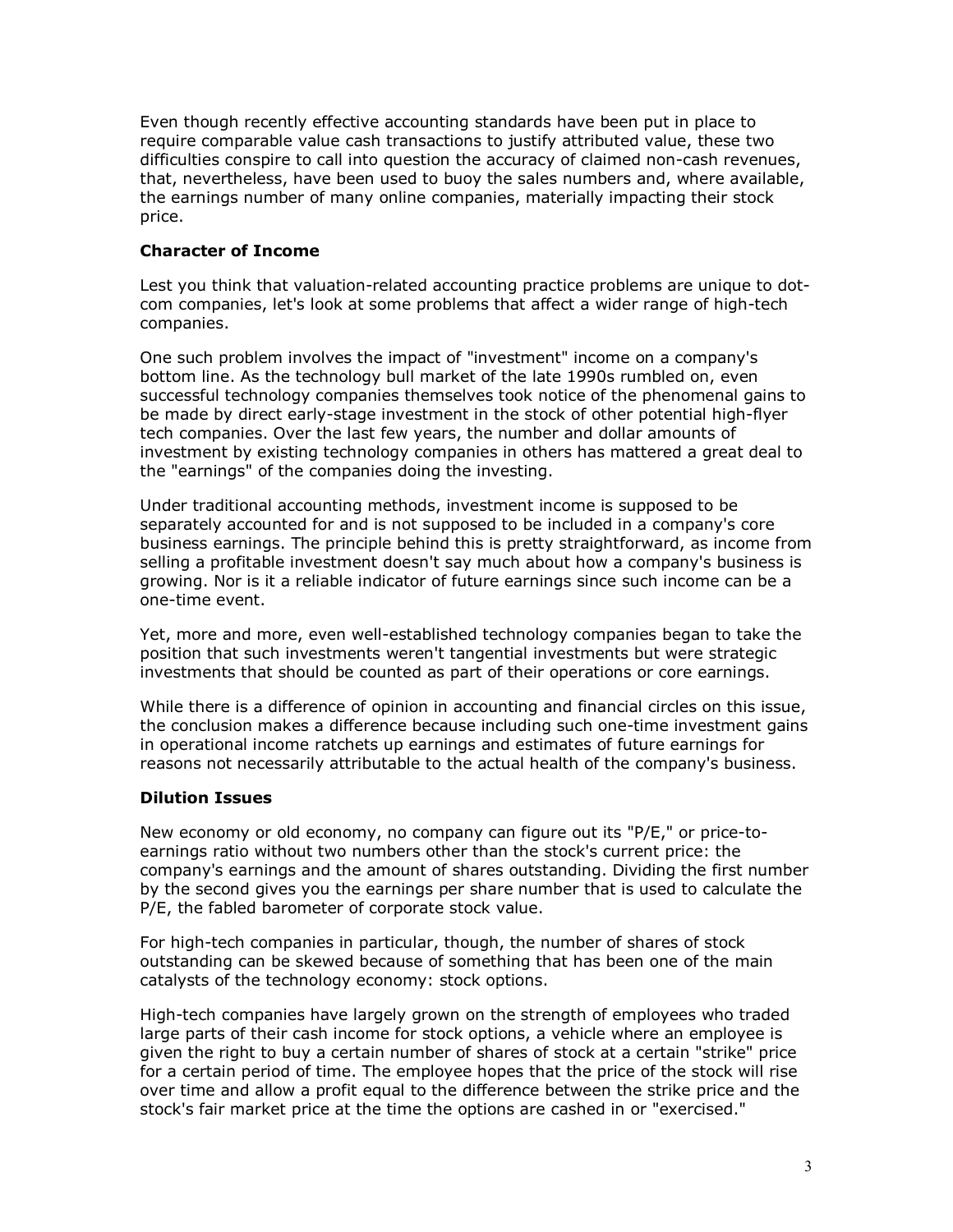To be sure, options have benefits for the issuing companies since they allow companies to spend less cash on payroll and, in some cases, give the company a tax deduction when the employees exercise them. Options can also be potentially valuable to the employees if and when they become profitable.

But the problem for investors is this: Because earnings per share are calculated based on the number of shares outstanding, failing to count the shares indirectly represented by options really gives only a partial view of earnings per share. If these options were cashed in, the shares represented by them would be included in the division leading to the P/E ratio. In other words, these options are really dilutive of corporate earnings per share because, ultimately, the earnings will have to be divided among the optioned shares when the options are exercised. Simply put, the greater the number of shares, the less the earnings per share.

While there is an accounting category for "diluted" earnings per share that takes factors like this into account, this is not the earnings number that companies publicize when their earnings are reported and such diluted earnings numbers are not readily available to most investors unless they studiously peruse the company's public filings for the number of outstanding options, the company's total earnings and outstanding shares, and then do the math themselves.

## **The Evaporating "Goodwill" Expense**

Now comes the real kicker.

Leaving aside the market value of a company's stock, every company values its hard brick and mortar assets by what's called its "book value," equal to the cost of the assets minus any applicable depreciation. This method is used to value office equipment, automobiles, real estate and other hard, tangible assets.

Yet companies, particularly high-tech companies, spend fortunes developing their "intangible" assets, things such as their brand or reputation, and the value of their intellectual property in things such as trademarks, software, etc. These intangible assets acquire a value over and above the cost spent to create them because of their popularity or public recognition and all of this accumulated positive value is lumped together under the category of "goodwill."

By some estimates, companies today invest more in intangible assets falling under the category of goodwill than they do in old-fashioned brick-and-mortar assets.

When companies merge or are acquired, goodwill, therefore, represents a sizable portion of the acquired company's assets -- sometimes the biggest portion. Yet, certain accounting practices have allowed companies to ignore the true acquisition cost of these goodwill assets.

This scenario usually unfolds in the context of high-tech corporate acquisitions where one company is acquired without cash, solely in exchange for stock in the acquiring company. To the extent that the assets of the acquired company include potentially expensive goodwill, the acquiring company can currently choose to handle the acquisition in one of two ways, either under the "purchase method" or as a "pooling of interests."

Under the purchase method, the amount of the purchase allocated to the acquired company's goodwill is amortized by the acquiring company over several years as a